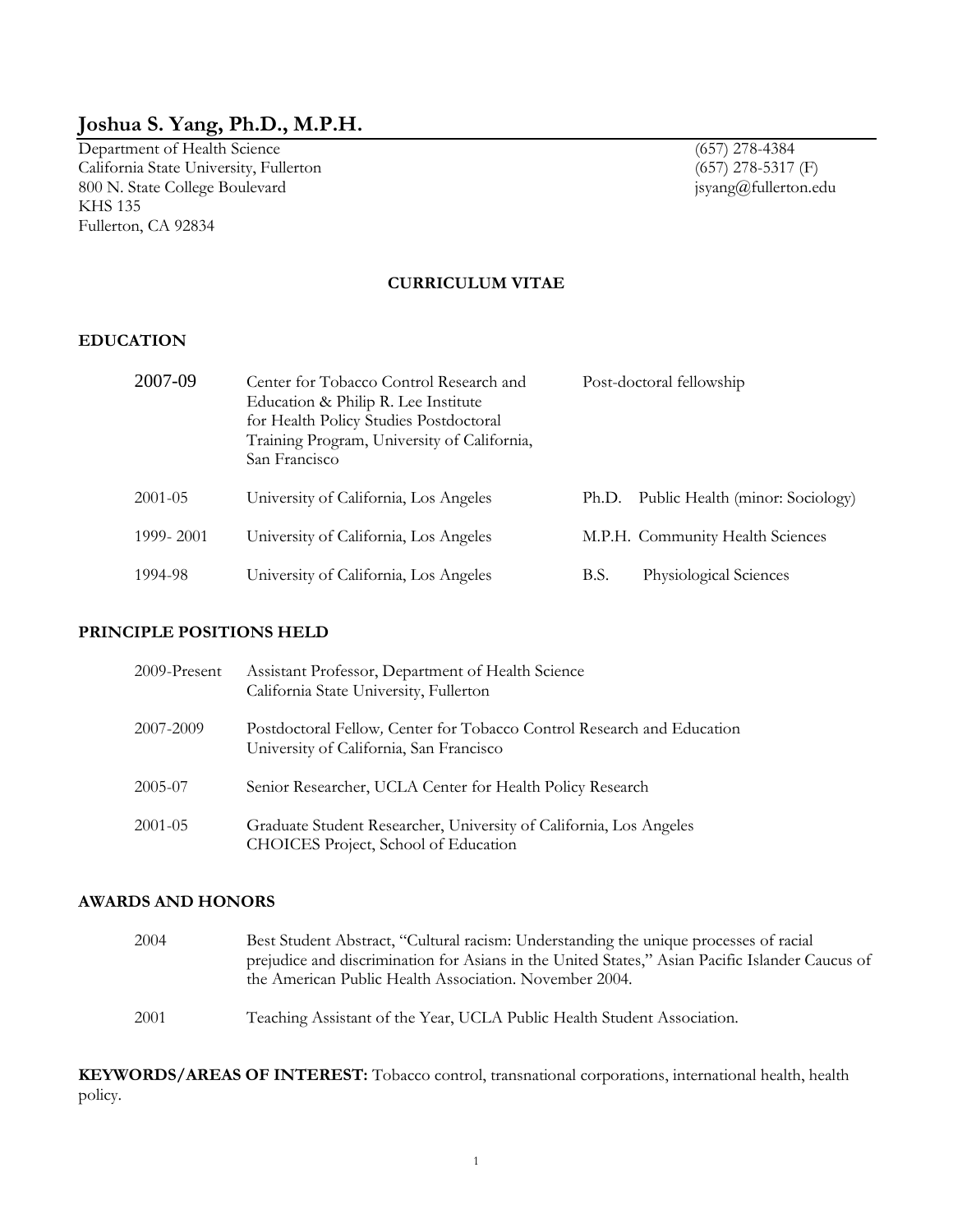## **PROFESSIONAL ACTIVITIES**

### MEMBERSHIPS IN PROFESSIONAL ORGANIZATIONS

| $2012$ -Present | Global Health Council              |
|-----------------|------------------------------------|
| 2004-Present    | American Public Health Association |

### SERVICE TO PROFESSIONAL PUBLICATIONS

| 2012 | Reviewer<br>PLoS Medicine                                                                                                                          |
|------|----------------------------------------------------------------------------------------------------------------------------------------------------|
| 2011 | Reviewer<br>PLoS Medicine<br>Californian Journal of Health Promotion                                                                               |
| 2010 | Reviewer<br>Tobacco Control                                                                                                                        |
| 2009 | Reviewer<br>International Journal for Quality in Health Care                                                                                       |
| 2008 | Consultation, incoming editor<br>Tobacco Control journal critique                                                                                  |
| 2008 | Reviewer<br>Critical Public Health<br>Health Research Policy and Systems<br>Journal of Health Care for the Poor and Underserved<br>Tobacco Control |
| 2006 | Reviewer<br>International Journal of Health Geographics                                                                                            |

### GOVERNMENT AND OTHER PROFESSIONAL SERVICE

#### *Consultation*

| Dec $2011 -$<br>Present | Pulmonary Disease Services, Orange County Health Care Agency<br>Advise on organizational efficiencies                                                         |
|-------------------------|---------------------------------------------------------------------------------------------------------------------------------------------------------------|
| Aug 2010                | Ministry of Health, Arab Republic of Egypt<br>Consult Ministry of Health and other governmental bodies on national policy on<br>tobacco health warning labels |
| 2008-2010               | Tobacco Free Initiative, World Health Organization<br>Prepare reports on various topics of importance to the Eastern Mediterranean Region Office              |
| 2000-2007               | HIV/AIDS Prevention Program, Los Angeles Unified School District<br>Direct administration of Youth Risk Behavior Survey                                       |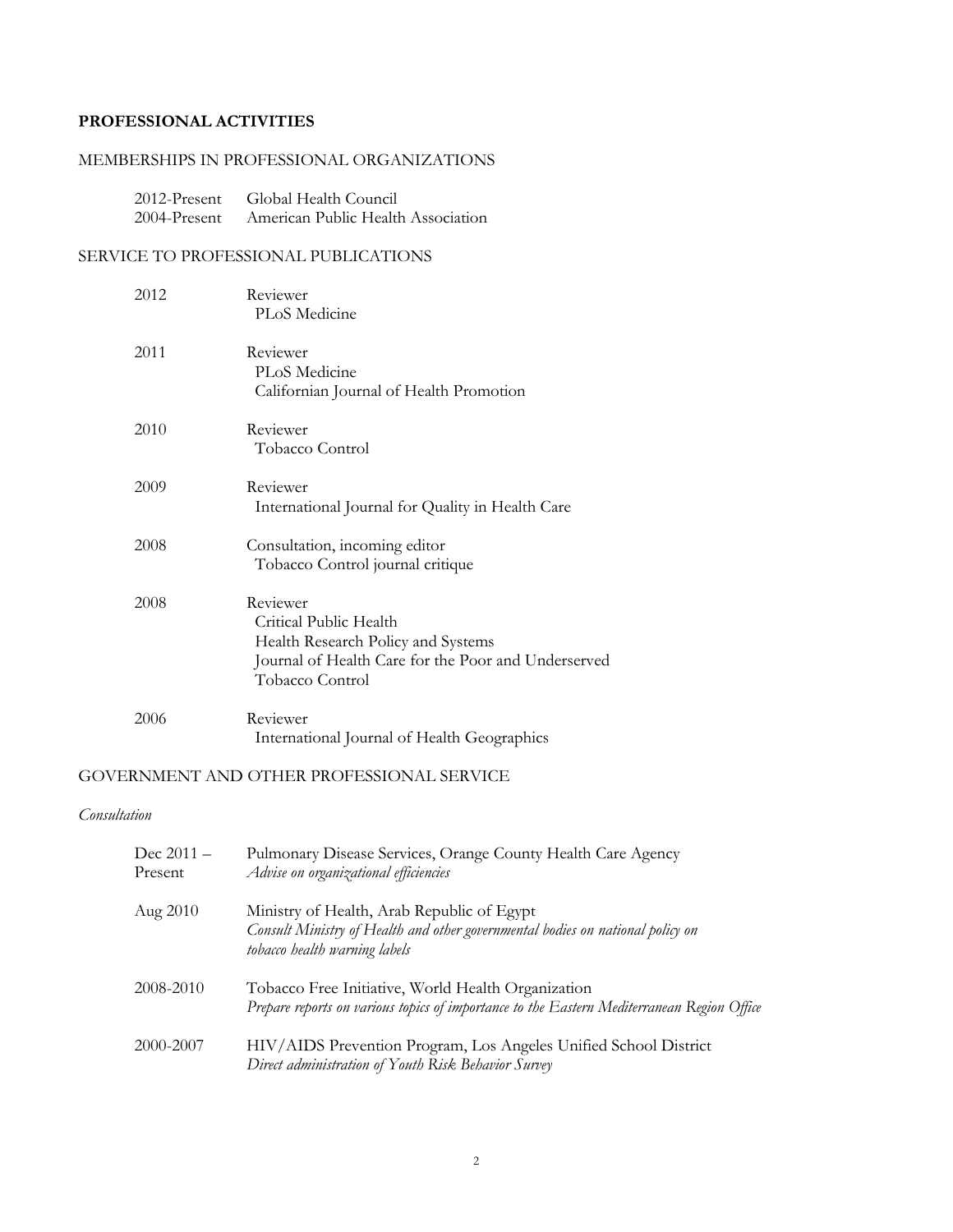# *University Service*

| Dec 2011-<br>Present   | Chair, Undergraduate Program Committee<br>Department of Health Science<br>California State University, Fullerton                                |
|------------------------|-------------------------------------------------------------------------------------------------------------------------------------------------|
|                        | Chair, Assessment Committee<br>Department of Health Science<br>California State University, Fullerton                                           |
|                        | Undergraduate Curriculum Committee<br>Department of Health Science<br>California State University, Fullerton                                    |
| Oct 2011               | Member<br>CSUF Delegation to Vietnam                                                                                                            |
| Aug 2011-<br>Mar 2011  | <b>Faculty Search Committee</b><br>Department of Health Science<br>California State University Fullerton                                        |
| Aug 2011-<br>Dec 2011  | Undergraduate Program Committee<br>Department of Health Science<br>California State University Fullerton                                        |
| Aug 2011-<br>Present   | College of Health and Human Development Representative<br>International Program Advisory Board                                                  |
| May 2011 -<br>Present  | College of Health and Human Development Representative<br>Academic Senate<br>California State University Fullerton                              |
| Jan 2011-<br>May 2011  | Member<br>College of Health and Human Development Scholarship Committee<br>California State University, Fullerton                               |
| Aug 2010 -<br>Present  | Department Representative<br>Dean's Faculty Advisory Board<br>College of Health and Human Development<br>California State University, Fullerton |
| Oct 2010               | Member, CSU Fullerton Team<br>WASC Level II Assessment Workshop<br>October 21-23, 2010                                                          |
| Oct 2010               | Participant, University Strategic Planning Initiative<br>California State University, Fullerton<br>October 8, 2010                              |
| Aug 2010 -<br>Dec 2010 | Faculty Fellow, CSU Fullerton Center for Sustainability<br>California State University, Fullerton                                               |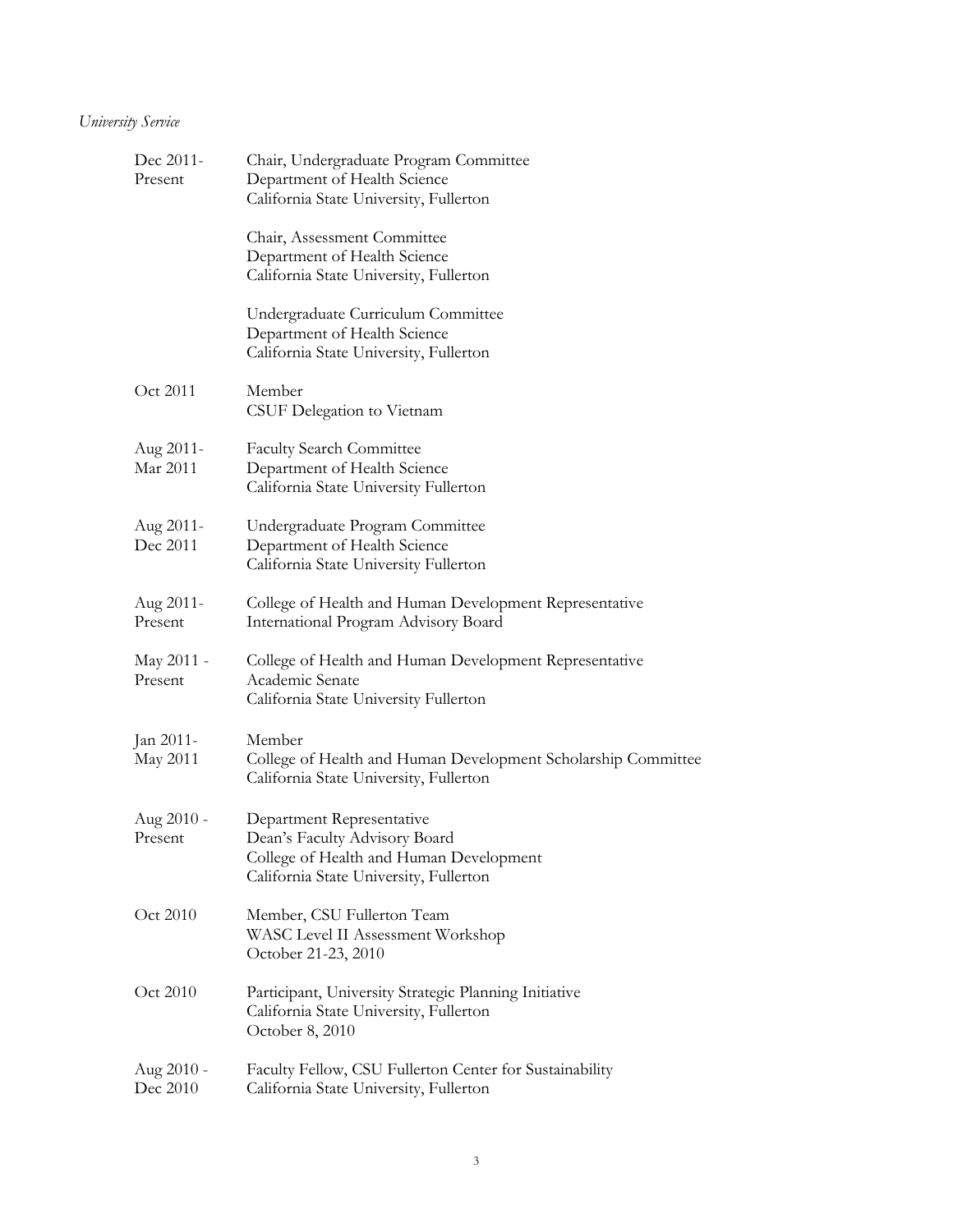| April 2010<br>Advisory Board Member, Disability Advocacy Board, University Extended Education<br>California State University, Fullerton |                                                                                                                                                     |
|-----------------------------------------------------------------------------------------------------------------------------------------|-----------------------------------------------------------------------------------------------------------------------------------------------------|
| 2008-2009                                                                                                                               | Postdoctoral Representative<br>Chancellor's Steering Committee for Occupational Health and Safety<br>University of California, San Francisco        |
| 2008                                                                                                                                    | Postdoctoral Representative<br>Fellowship Committee<br>Philip R. Lee Institute for Health Policy Studies<br>University of California, San Francisco |
| Community Service                                                                                                                       |                                                                                                                                                     |
| Jul 2011                                                                                                                                | Trainer, "Staying On Track: Using Logic Models in Program Evaluation"<br>California-Nevada Public Health Training Center<br>July 19, 2011           |
|                                                                                                                                         | Consultation, Online-Training Development<br>"Introduction to Logic Models"<br>California-Nevada Public Health Training Center                      |
| Oct 2010                                                                                                                                | Judge<br>GE Experienced Commercial Leadership Program<br>October 29, 2010                                                                           |
| 2006-07                                                                                                                                 | The Shaw, Inc.<br>Coordinate health outreach for community development organization                                                                 |
| 2006-07                                                                                                                                 | 10 North Global Health Initiative<br>Develop organizational framework for international health outreach organization                                |
| 2005                                                                                                                                    | Sustainable Development Research Foundation<br>Lead post-tsunami redevelopment team                                                                 |

# **TEACHING**

| 2009-Present | California State University, Fullerton                                     |  |
|--------------|----------------------------------------------------------------------------|--|
|              | Health Science 440, Theories of Health Behavior                            |  |
|              | Health Science 465, Introduction to International Health                   |  |
|              | Health Science 475, Health Science Planning, Research and Evaluation       |  |
|              | Health Science 481, Globalization and Health                               |  |
| 2006, 2007   | Guest Lecturer, University of California, Los Angeles                      |  |
|              | "Analysis in qualitative research," Community Health Sciences M216         |  |
| 2000-2004    | Teaching Assistant, University of California, Los Angeles                  |  |
|              | Community Health Sciences 100, Introduction to Community Health Sciences   |  |
|              | Community Health Sciences 210, Advanced Community Health Sciences          |  |
|              | Community Health Sciences 487, Community Organizing for Health             |  |
|              | Community Health Sciences 483, Leadership, Development and Empowerment for |  |
|              | <b>Health Promotion</b>                                                    |  |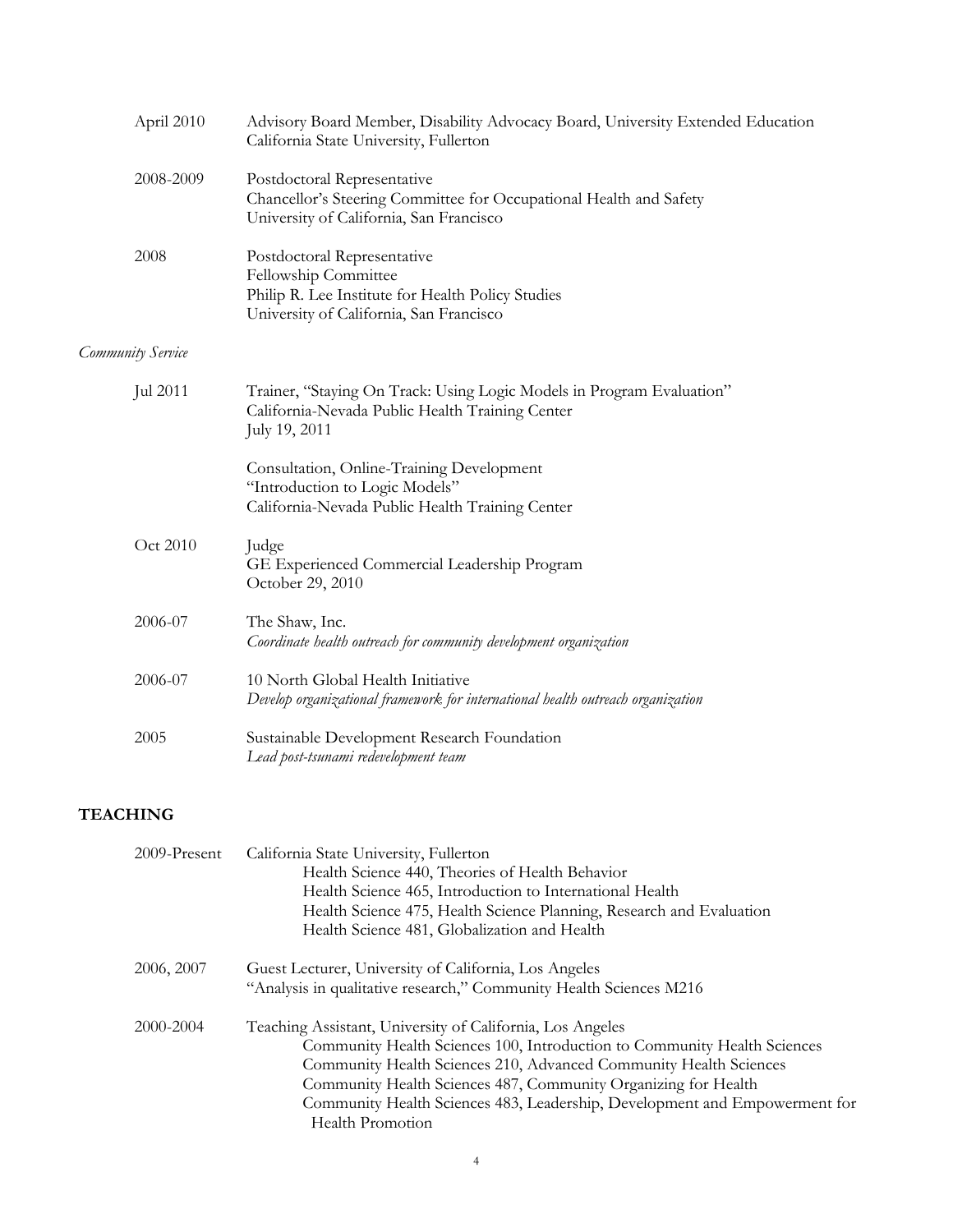### **ADVISING**

| Date      | <b>Student Name</b> | Project                              | Role                    |
|-----------|---------------------|--------------------------------------|-------------------------|
| May 2011- | Mary Kate Grady     | Undergraduate Honors Project         | Mentor                  |
| Present   |                     |                                      |                         |
| Jan 2011- | Gyanendra Bhatta    | Master's project: "Graphic/pictorial | Master's project chair  |
| Dec 2012  |                     | anti-smoking warning signs on        |                         |
|           |                     | college cigarette receptacles"       |                         |
| Dec 2010- | Randolph D. Hubach  | Master's thesis: "The influence of   | Thesis committee member |
| May 2011  |                     | loneliness on HIV risk behaviors in  |                         |
|           |                     | young men who have sex with men      |                         |
|           |                     | of HIV negative/unknown status: A    |                         |
|           |                     | grounded theory approach. "          |                         |
| Feb 2010- | Tricia Salls        | Undergraduate Honors Project:        | Mentor                  |
| May 2011  |                     | "Lost futures? Undergraduate         |                         |
|           |                     | student planning for careers in      |                         |
|           |                     | nursing"                             |                         |
| Jan 2010- | Aliya Asghar        | Master's Thesis: "Associations       | Thesis committee member |
| May 2010  |                     | between indicators of familial       |                         |
|           |                     | support and gang affiliation among   |                         |
|           |                     | minority adolescents in Los Angeles" |                         |

| Internship advising                      |                  |                    |
|------------------------------------------|------------------|--------------------|
| Project                                  | Student Name (s) | Dates              |
| "Tobacco industry influences on public   | Tricia Salls     | Jan 2011- May 2011 |
| health"                                  | Jessica Longeuay |                    |
|                                          | Kiana Saqr       | Aug 2011-Dec 2011  |
|                                          | Rhea Tatarian    | Jan 2012-Present   |
| "Development of the OECD Guidelines      | Stacey Dixon     | Jan 2011- May 2011 |
| for Multinational Enterprises"           |                  |                    |
| "Bi-national Public Health Training with | Susan Hoang      | Jan 2012-Present   |
| Vietnamese universities"                 |                  |                    |

## **FELLOWSHIPS AND GRANTS**

| 2011      | Faculty-Student Research/Creative Activity grant, CSU Fullerton (\$999)               |  |
|-----------|---------------------------------------------------------------------------------------|--|
| 2010      | Probationary Faculty Grant, California State University, Fullerton (\$6,500)          |  |
| 2007-2009 | Postdoctoral Fellowship, UCSF Center for Tobacco Control Research and Education       |  |
| 2004      | Dissertation Grant, California Program on Access to Care (\$9,013)                    |  |
|           | Doctoral Research Fellowship, UCLA Quality of Graduate Education Fellowship (\$2,000) |  |
|           | Graduate Research Grant, Institute for American Cultures, UCLA (\$1,500)              |  |
| 2002      | Doctoral Support Training Program Fellowship, HRSA/MCHB (\$25,000)                    |  |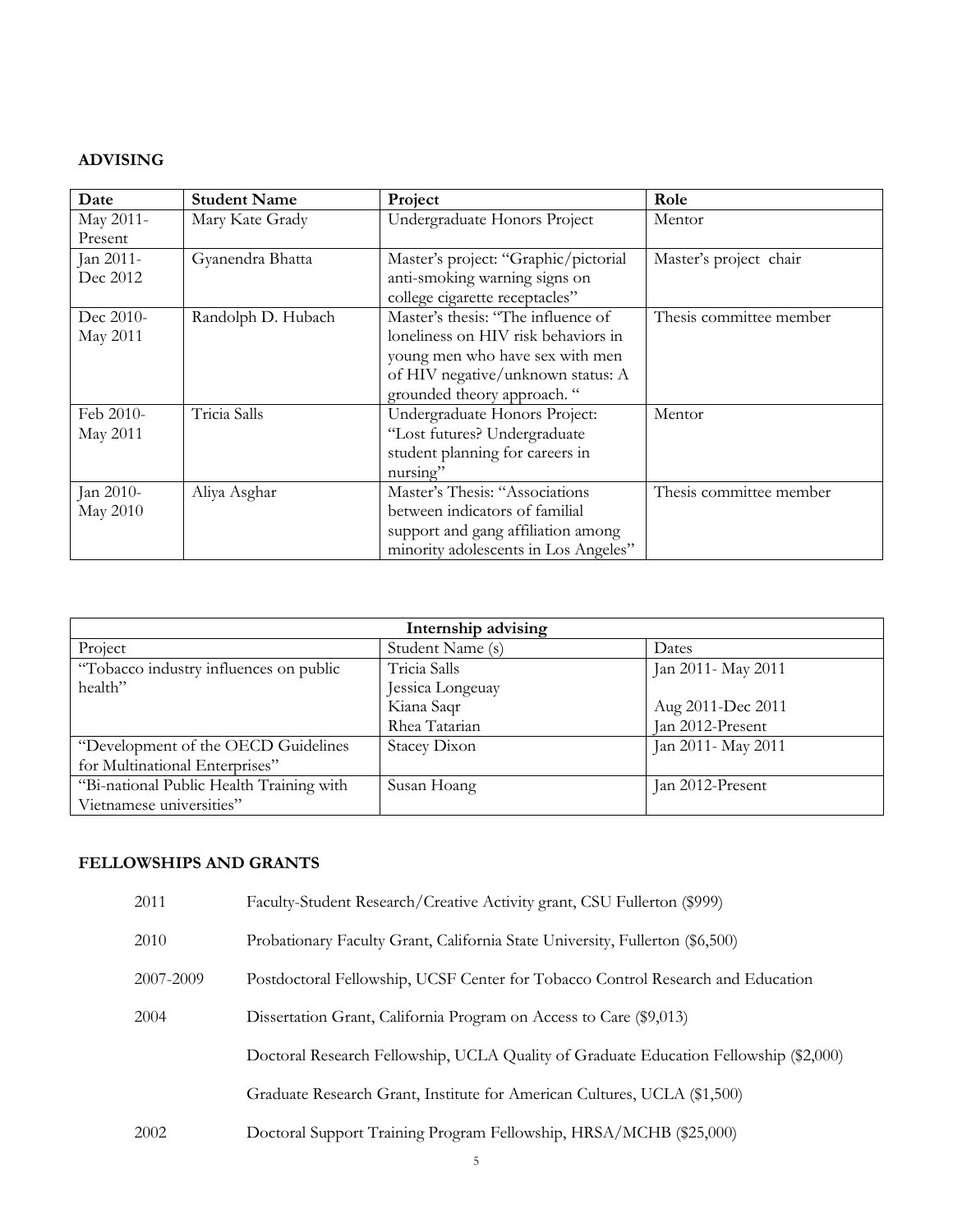## **INVITED PRESENTATIONS**

# INTERNATIONAL

| Mar 2012        | "Tobacco control as development policy: Framing the issue using the OECD Guidelines for<br>Multinational Enterprises", World Conference on Tobacco or Health, Singapore.                                                                         |
|-----------------|--------------------------------------------------------------------------------------------------------------------------------------------------------------------------------------------------------------------------------------------------|
| Mar 2009        | "Shaping what society's expectation of us should be': Philip Morris's societal Alignment<br>strategy", Invited presentation, World Conference on Tobacco or Health, Mumbai, India.                                                               |
| <b>NATIONAL</b> |                                                                                                                                                                                                                                                  |
| Nov 2009        | "Transnational tobacco company foreign investment in Pakistan: Models and policy<br>implications." American Public Health Association Annual Meeting, Philadelphia, PA.                                                                          |
| Oct 2008        | "Shaping what society's expectation of us should be': Philip Morris's societal alignment<br>strategy." American Public Health Association Annual Meeting, San Diego, CA.                                                                         |
| Jun 2008        | "Prioritizing international tobacco control in U.S. foreign policy." Council on Foreign<br>Relations, New York, NY.                                                                                                                              |
| Feb 2008        | "Meeting or rewriting its social contract: Philip Morris's 'societal alignment' strategy." Hunter<br>College, New York, NY                                                                                                                       |
| Nov 2006        | "A closer look at community collaborations: Member engagement and group action."<br>American Public Health Association Annual Meeting, Boston, MA.                                                                                               |
| Oct 2005        | "Increasing Chinese immigrant access to care: The development and role of ethnic specific<br>health care organizations." Chinese American Studies Conference, San Francisco, CA.                                                                 |
| Sep 2005        | "A model to increase access to care for immigrants: Charting the development of San<br>Francisco Chinatown's ethnic-specific health care system." New York University Center for<br>the Study of Asian American Health Conference, New York, NY. |
| Nov 2004        | "Cultural racism: Understanding the unique processes of racial prejudice and discrimination<br>for Asians in the United States." American Public Health Association Annual Meeting,<br>Washington, D.C.                                          |
|                 | "Immigrant enclaves and health care institutions: Strategies for identifying and mobilizing<br>community resources to meet local needs." American Public Health Association Annual<br>Meeting, Washington, D.C.                                  |
| Apr 2003        | "School context and access to higher education: Race-ethnic disparities," with Marguerite<br>Bonous-Hammarth. American Educational Research Association Annual Meeting, Chicago,<br>Ш.                                                           |
| STATE-WIDE      |                                                                                                                                                                                                                                                  |
| Dec 2006        | "Overcoming barriers to healthcare for immigrants: Local solutions for community needs."<br>California Program on Access to Care, Sacramento, CA.                                                                                                |
| <b>LOCAL</b>    |                                                                                                                                                                                                                                                  |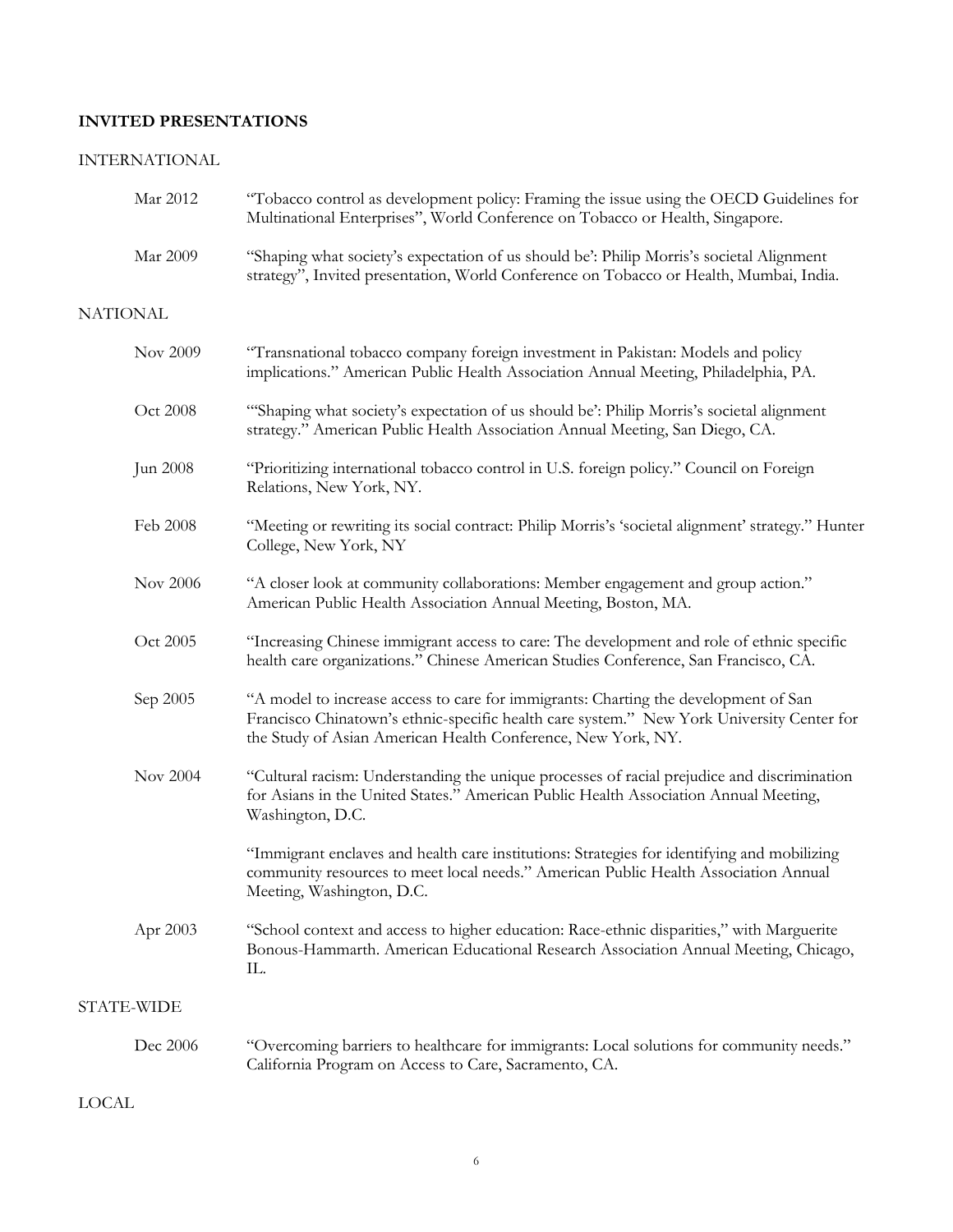| Oct 2010 | "Utilizing a virtual community of practice for authentic assessment: CSUF Environmental<br>Studies masters program." WASC Level II Assessment Retreat, Anaheim, CA.                      |
|----------|------------------------------------------------------------------------------------------------------------------------------------------------------------------------------------------|
| Feb 2010 | "Environmental responsibility or greenwashing? Philip Morris' societal alignment strategy."<br>Graduate Sustainability Forum, California State University, Fullerton                     |
| Sep 2008 | "Working to shape what society's expectations of us should be': Philip Morris's societal<br>alignment strategy." Tobacco Policy Research Group, University of California, San Francisco. |
| Apr 2008 | "U.S. policy coherence on tobacco control." Tobacco Policy Research Group, University of<br>California, San Francisco.                                                                   |

### **PUBLICATIONS**

#### PEER-REVIEWED JOURNALS

Hadii Mamudu, Joshua S. Yang, Thomas E. Novotny, "UN Resolution on the Prevention and Control of Non-Communicable Diseases: An Opportunity for Global Action." *Global Public Health* 2011. 6(4):347-353.

James G. Kahn, Joshua S. Yang, James S. Kahn, "'Mobile' health needs and opportunities in developing countries." *Health Affairs* 2010. 29(2):254-260.

Joshua S. Yang and Thomas E. Novotny, "Policy coherence in US tobacco control: Beyond FDA regulation." *PLoS Medicine* 2009. 6(5):e1000079. doi:10.1371/journal.pmed.1000079.

Joshua S. Yang. "The Anti-Chinese Cubic Air Ordinance." *American Journal of Public Health* 2009. 99(3):440.

Joshua S. Yang and Ruth E. Malone. "'Working to shape what society's expectations of us should be': Philip Morris's societal alignment strategy." *Tobacco Control* 2008. 17:391-398.

Joshua S. Yang. "Contextualizing immigrant access to health resources." *Journal of Immigrant and Minority Health*, available Online First: DOI 10.1007/s10903-008-9173-z.

Joshua S. Yang and Marjorie Kagawa-Singer. **"**Increasing access to care for cultural and linguistic minorities: Ethnicity-specific organizations and infrastructure." *Journal of Health Care for the Poor and Underserved* 2007*. 18(3):532-549.*

#### BOOK CHAPTERS

Joshua S. Yang, "Systems of support: Home and school contexts of Asian and Latina/o high school students," in W.R. Allen, E. Kimura-Walsh, K.A. Griffin (eds.), Toward a Brighter Tomorrow: College Barriers, Hopes, and Plans of Black, Latino/a and Asian American Students in California. Charlotte, N.C.: Information Age Publishing, Inc., 2009.

Walter R. Allen, Susan A. Suh, Gloria Gonzalez, and Joshua S. Yang. "Qui bono?: Explaining – or Defending – winners and losers in the competition for educational achievement," in E. Bonilla-Silva and T. Zuberi (eds.), White Logic, White Methods: Race and Social Science**.** New York: Rowman and Littlefield Publishers, Inc., 2008.

#### OTHER